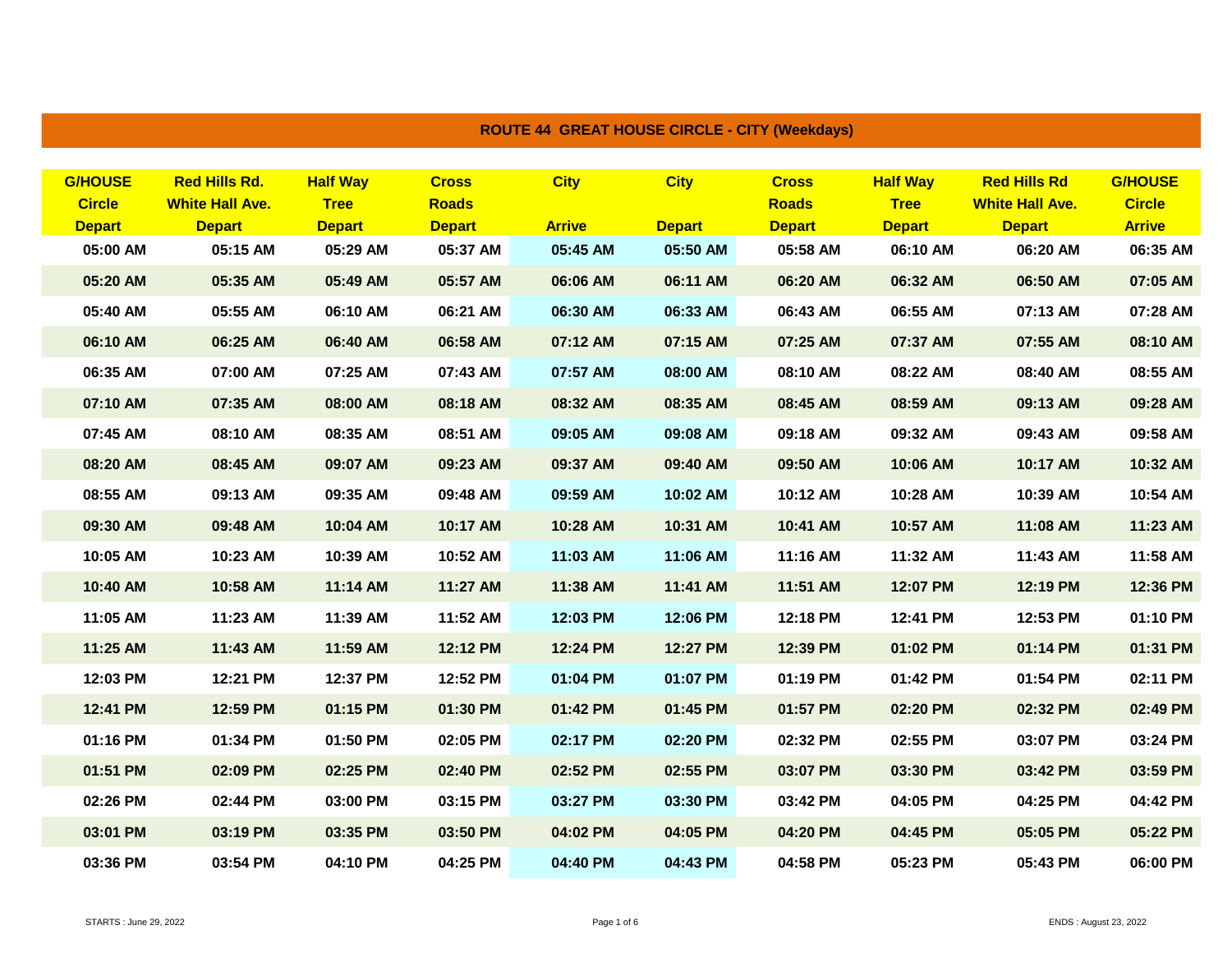| 04:11 PM       | 04:29 PM               | 04:46 PM        | 05:01 PM      | 05:16 PM    | 05:19 PM      | 05:34 PM      | 05:59 PM                                              | 06:19 PM               | 06:36 PM       |
|----------------|------------------------|-----------------|---------------|-------------|---------------|---------------|-------------------------------------------------------|------------------------|----------------|
| 04:46 PM       | 05:04 PM               | 05:21 PM        | 05:36 PM      | 05:51 PM    | 05:54 PM      | 06:09 PM      | 06:32 PM                                              | 06:48 PM               | 07:05 PM       |
| 05:26 PM       | 05:44 PM               | 06:01 PM        | 06:16 PM      | 06:31 PM    | 06:34 PM      | 06:47 PM      | 07:10 PM                                              | 07:26 PM               | 07:43 PM       |
| 06:06 PM       | 06:24 PM               | 06:40 PM        | 06:55 PM      | 07:10 PM    | 07:20 PM      | 07:34 PM      | 07:57 PM                                              | 08:13 PM               | 08:28 PM       |
| 06:46 PM       | 07:04 PM               | 07:20 PM        | 07:35 PM      | 07:50 PM    | 07:53 PM      | 08:06 PM      | 08:21 PM                                              | 08:33 PM               | 08:48 PM       |
| 07:26 PM       | 07:44 PM               | 08:00 PM        | 08:12 PM      | 08:22 PM    | 08:30 PM      | 08:42 PM      | 08:57 PM                                              | 09:09 PM               | 09:24 PM       |
| 08:06 PM       | 08:24 PM               | 08:39 PM        | 08:51 PM      | 09:01 PM    |               |               |                                                       |                        |                |
|                |                        |                 |               |             |               |               |                                                       |                        |                |
|                |                        |                 |               |             |               |               |                                                       |                        |                |
| <b>G/HOUSE</b> | <b>Red Hills Rd.</b>   | <b>Half Way</b> | <b>Cross</b>  | <b>City</b> | <b>City</b>   | <b>Cross</b>  | <b>Half Way</b>                                       | <b>Red Hills Rd</b>    | <b>G/HOUSE</b> |
| <b>Circle</b>  | <b>White Hall Ave.</b> | <b>Tree</b>     | <b>Roads</b>  |             |               | <b>Roads</b>  | <b>Tree</b>                                           | <b>White Hall Ave.</b> | <b>Circle</b>  |
| <b>Depart</b>  | <b>Depart</b>          | <b>Depart</b>   | <b>Depart</b> |             | <b>Depart</b> | <b>Depart</b> | <b>Depart</b>                                         | <b>Depart</b>          | <b>Arrive</b>  |
|                |                        |                 |               |             | 06:00 AM      | 06:08 AM      | 06:18 AM                                              | 06:26 AM               | 06:39 AM       |
| 05:45 AM       | 05:58 AM               | 06:07 AM        | 06:17 AM      | 06:25 AM    | 06:30 AM      | 06:38 AM      | 06:48 AM                                              | 06:56 AM               | 07:09 AM       |
| 06:05 AM       | 06:18 AM               | 06:27 AM        | 06:37 AM      | 06:45 AM    | 06:50 AM      | 06:58 AM      | 07:08 AM                                              | 07:16 AM               | 07:29 AM       |
| 06:25 AM       | 06:38 AM               | 06:47 AM        | 06:57 AM      | 07:05 AM    | 07:10 AM      | 07:18 AM      | 07:28 AM                                              | 07:36 AM               | 07:49 AM       |
| 06:45 AM       | 07:00 AM               | 07:09 AM        | 07:19 AM      | 07:27 AM    | 07:32 AM      | 07:40 AM      | 07:50 AM                                              | 07:58 AM               | 08:11 AM       |
| 07:10 AM       | 07:25 AM               | 07:34 AM        | 07:44 AM      | 07:52 AM    | 07:57 AM      | 08:05 AM      | 08:15 AM                                              | 08:23 AM               | 08:36 AM       |
| 07:35 AM       | 07:50 AM               | 07:59 AM        | 08:09 AM      | 08:17 AM    | 08:22 AM      | 08:30 AM      | 08:40 AM                                              | 08:48 AM               | 09:01 AM       |
| 07:55 AM       | 08:10 AM               | 08:19 AM        | 08:29 AM      | 08:37 AM    | 08:42 AM      | 08:50 AM      | 09:00 AM                                              | 09:08 AM               | 09:24 AM       |
| 08:15 AM       | 08:30 AM               | 08:39 AM        | 08:49 AM      | 08:57 AM    | 09:02 AM      | 09:12 AM      | 09:24 AM                                              | 09:34 AM               | 09:50 AM       |
| 08:40 AM       | 08:55 AM               | 09:04 AM        | 09:17 AM      | 09:29 AM    | 09:34 AM      | 09:44 AM      | 09:56 AM                                              | 10:06 AM               | 10:22 AM       |
| 09:05 AM       | 09:22 AM               | 09:34 AM        | 09:47 AM      | 09:59 AM    | 10:01 AM      | 10:11 AM      | 10:23 AM                                              | 10:33 AM               | 10:49 AM       |
| 09:30 AM       | 09:47 AM               | 09:59 AM        | 10:12 AM      | 10:24 AM    | 10:29 AM      | 10:39 AM      | 10:51 AM                                              | 11:01 AM               | 11:17 AM       |
| 09:55 AM       | 10:12 AM               | 10:24 AM        | 10:37 AM      | 10:49 AM    | 10:54 AM      | 11:04 AM      | 11:16 AM                                              | 11:26 AM               | 11:42 AM       |
|                |                        |                 |               |             | <b>Arrive</b> |               | <b>ROUTE 44 GREAT HOUSE CIRCLE - CITY (Saturdays)</b> |                        |                |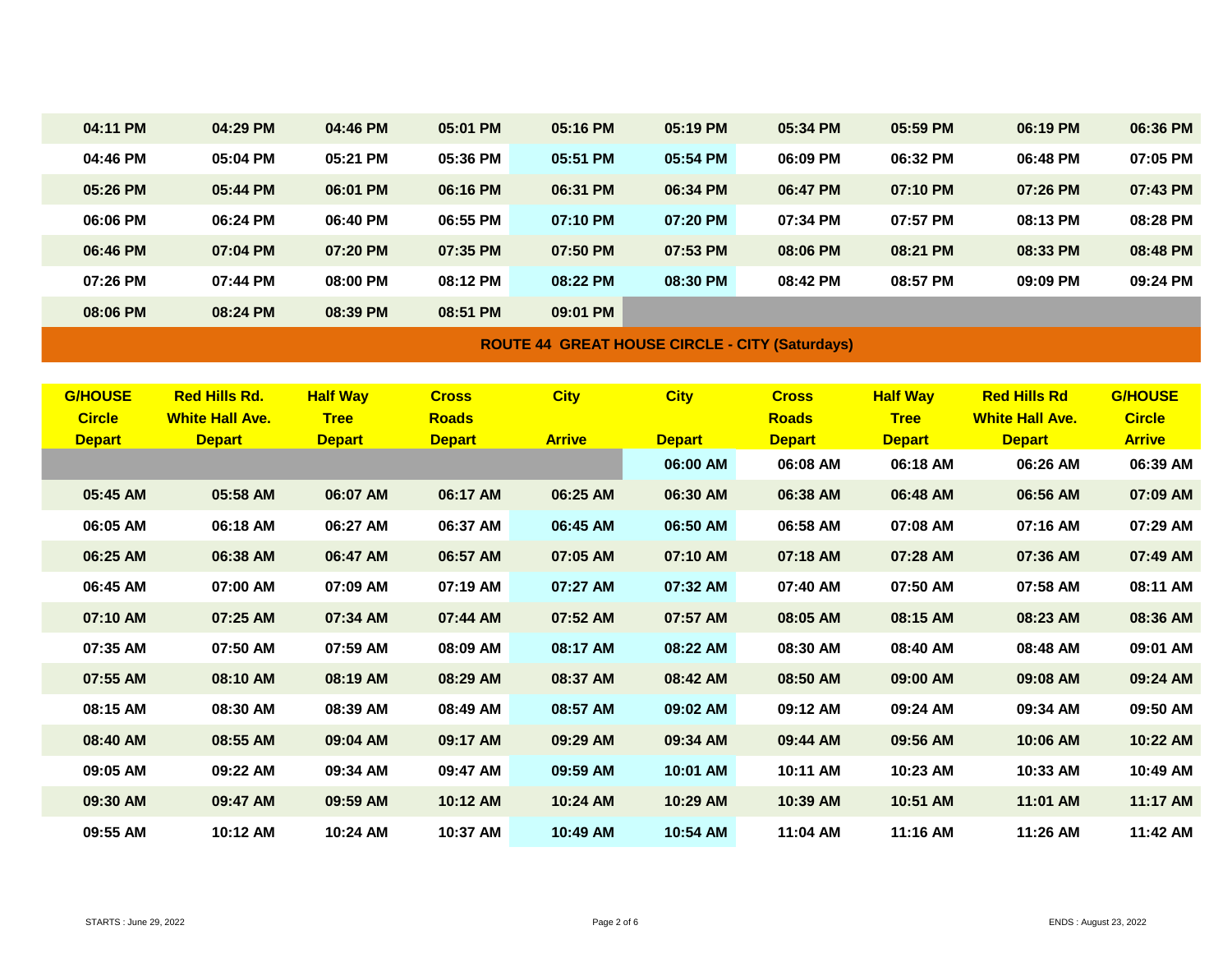| 10:25 AM | 10:42 AM | 10:54 AM | 11:07 AM | 11:19 AM | 11:24 AM | 11:34 AM | 11:46 AM | 11:56 AM | 12:12 PM |
|----------|----------|----------|----------|----------|----------|----------|----------|----------|----------|
| 10:55 AM | 11:12 AM | 11:24 AM | 11:37 AM | 11:49 AM | 11:54 AM | 12:04 PM | 12:14 PM | 12:24 PM | 12:40 PM |
| 11:25 AM | 11:42 AM | 11:54 AM | 12:07 PM | 12:17 PM | 12:19 PM | 12:27 PM | 12:37 PM | 12:47 PM | 01:03 PM |
| 11:50 AM | 12:07 PM | 12:19 PM | 12:29 PM | 12:39 PM | 12:44 PM | 12:52 PM | 01:02 PM | 01:12 PM | 01:28 PM |
| 12:15 PM | 12:32 PM | 12:44 PM | 12:54 PM | 01:04 PM | 01:09 PM | 01:17 PM | 01:27 PM | 01:37 PM | 01:53 PM |
| 12:45 PM | 01:02 PM | 01:14 PM | 01:24 PM | 01:34 PM | 01:39 PM | 01:47 PM | 01:57 PM | 02:07 PM | 02:23 PM |
| 01:10 PM | 01:27 PM | 01:39 PM | 01:49 PM | 01:59 PM | 02:04 PM | 02:12 PM | 02:22 PM | 02:32 PM | 02:48 PM |
| 01:35 PM | 01:52 PM | 02:04 PM | 02:14 PM | 02:23 PM | 02:35 PM | 02:43 PM | 02:53 PM | 03:03 PM | 03:19 PM |
| 02:00 PM | 02:17 PM | 02:29 PM | 02:39 PM | 02:49 PM | 02:54 PM | 03:02 PM | 03:12 PM | 03:22 PM | 03:38 PM |
| 02:30 PM | 02:47 PM | 02:59 PM | 03:09 PM | 03:19 PM | 03:24 PM | 03:32 PM | 03:42 PM | 03:52 PM | 04:08 PM |
| 02:55 PM | 03:12 PM | 03:24 PM | 03:34 PM | 03:44 PM | 03:49 PM | 03:57 PM | 04:07 PM | 04:17 PM | 04:33 PM |
| 03:20 PM | 03:37 PM | 03:49 PM | 03:59 PM | 04:09 PM | 04:14 PM | 04:22 PM | 04:32 PM | 04:42 PM | 04:58 PM |
| 03:45 PM | 04:02 PM | 04:14 PM | 04:24 PM | 04:34 PM | 04:39 PM | 04:47 PM | 04:57 PM | 05:07 PM | 05:23 PM |
| 04:15 PM | 04:32 PM | 04:44 PM | 04:54 PM | 05:04 PM | 05:09 PM | 05:17 PM | 05:27 PM | 05:37 PM | 05:53 PM |
| 04:40 PM | 04:57 PM | 05:09 PM | 05:19 PM | 05:29 PM | 05:34 PM | 05:42 PM | 05:52 PM | 06:02 PM | 06:15 PM |
| 05:05 PM | 05:22 PM | 05:34 PM | 05:44 PM | 05:54 PM | 05:59 PM | 06:07 PM | 06:17 PM | 06:26 PM | 06:39 PM |
| 05:30 PM | 05:47 PM | 05:59 PM | 06:09 PM | 06:19 PM | 06:24 PM | 06:32 PM | 06:42 PM | 06:51 PM | 07:04 PM |
| 05:55 PM | 06:12 PM | 06:21 PM | 06:31 PM | 06:41 PM | 06:46 PM | 06:54 PM | 07:04 PM | 07:13 PM | 07:26 PM |
| 06:20 PM | 06:35 PM | 06:44 PM | 06:54 PM | 07:04 PM | 07:09 PM | 07:17 PM | 07:27 PM | 07:36 PM | 07:49 PM |
| 06:45 PM | 07:00 PM | 07:09 PM | 07:19 PM | 07:29 PM | 07:34 PM | 07:42 PM | 07:52 PM | 08:01 PM | 08:14 PM |
| 07:10 PM | 07:25 PM | 07:34 PM | 07:44 PM | 07:54 PM | 08:05 PM | 08:13 PM | 08:23 PM | 08:31 PM | 08:44 PM |
| 07:35 PM | 07:50 PM | 07:59 PM | 08:09 PM | 08:19 PM | 08:30 PM | 08:38 PM | 08:48 PM | 08:56 PM | 09:09 PM |
| 08:00 PM | 08:13 PM | 08:22 PM | 08:32 PM | 08:42 PM | 08:50 PM | 08:58 PM | 09:08 PM | 09:16 PM | 09:29 PM |
| 08:25 PM | 08:38 PM | 08:47 PM | 08:57 PM | 09:07 PM | 09:15 PM | 09:23 PM | 09:33 PM | 09:41 PM | 09:54 PM |
| 08:50 PM | 09:03 PM | 09:12 PM | 09:22 PM | 09:32 PM |          |          |          |          |          |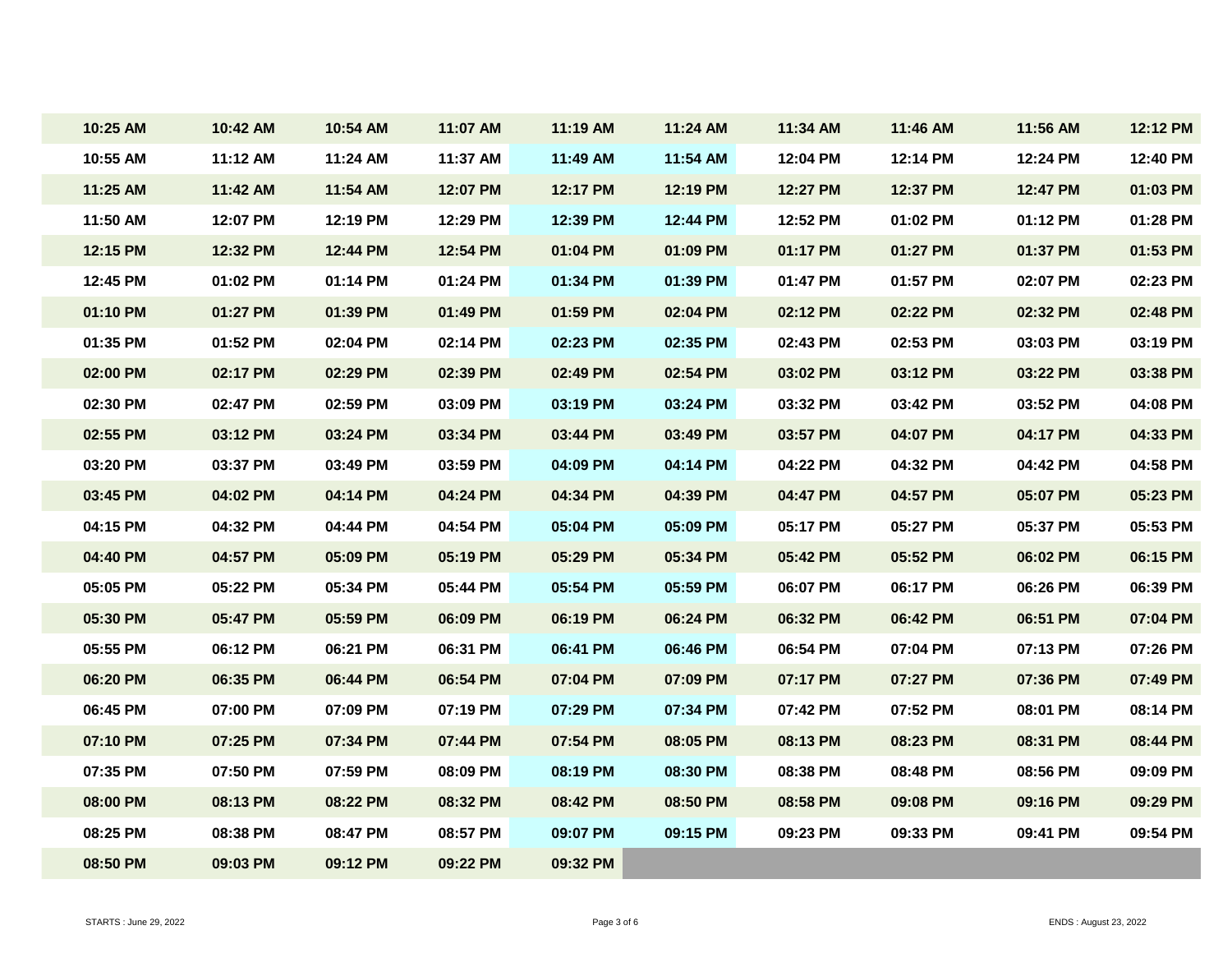| <b>ROUTE 44 GRAET HOUSE CIRCLE - CITY (Sundays)</b> |                                                  |                                                                 |                                                 |                                               |                              |                                          |                                                           |                                                             |                                                                            |                                                              |
|-----------------------------------------------------|--------------------------------------------------|-----------------------------------------------------------------|-------------------------------------------------|-----------------------------------------------|------------------------------|------------------------------------------|-----------------------------------------------------------|-------------------------------------------------------------|----------------------------------------------------------------------------|--------------------------------------------------------------|
|                                                     | <b>G/HOUSE</b><br><b>Circle</b><br><b>Depart</b> | <b>Red Hills Rd.</b><br><b>White Hall Ave.</b><br><b>Depart</b> | <b>Half Way</b><br><b>Tree</b><br><b>Depart</b> | <b>Cross</b><br><b>Roads</b><br><b>Depart</b> | <b>City</b><br><b>Arrive</b> | <b>City</b><br><b>Depart</b><br>06:10 AM | <b>Cross</b><br><b>Roads</b><br><b>Depart</b><br>06:18 AM | <b>Half Way</b><br><b>Tree</b><br><b>Depart</b><br>06:28 AM | <b>Red Hills Rd</b><br><b>White Hall Ave.</b><br><b>Depart</b><br>06:36 AM | <b>G/HOUSE</b><br><b>Circle</b><br><b>Arrive</b><br>06:49 AM |
|                                                     | 05:50 AM                                         | 06:03 AM                                                        | 06:12 AM                                        | 06:22 AM                                      | 06:30 AM                     | 06:35 AM                                 | 06:43 AM                                                  | 06:53 AM                                                    | 07:01 AM                                                                   | 07:14 AM                                                     |
|                                                     | 06:20 AM                                         | 06:33 AM                                                        | 06:42 AM                                        | 06:52 AM                                      | 07:00 AM                     | 07:05 AM                                 | 07:13 AM                                                  | 07:23 AM                                                    | 07:31 AM                                                                   | 07:44 AM                                                     |
|                                                     | 06:50 AM                                         | 07:05 AM                                                        | 07:14 AM                                        | 07:24 AM                                      | 07:32 AM                     | 07:37 AM                                 | 07:45 AM                                                  | 07:55 AM                                                    | 08:03 AM                                                                   | 08:16 AM                                                     |
|                                                     | 07:20 AM                                         | 07:35 AM                                                        | 07:44 AM                                        | 07:54 AM                                      | 08:02 AM                     | 08:07 AM                                 | 08:15 AM                                                  | 08:25 AM                                                    | 08:33 AM                                                                   | 08:46 AM                                                     |
|                                                     | 07:50 AM                                         | 08:05 AM                                                        | 08:14 AM                                        | 08:24 AM                                      | 08:32 AM                     | 08:37 AM                                 | 08:45 AM                                                  | 08:55 AM                                                    | 09:03 AM                                                                   | 09:19 AM                                                     |
|                                                     | 08:20 AM                                         | 08:35 AM                                                        | 08:44 AM                                        | 08:54 AM                                      | 09:02 AM                     | 09:07 AM                                 | 09:17 AM                                                  | 09:29 AM                                                    | 09:39 AM                                                                   | 09:55 AM                                                     |
|                                                     | 08:50 AM                                         | 09:05 AM                                                        | 09:17 AM                                        | 09:30 AM                                      | 09:42 AM                     | 09:47 AM                                 | 09:57 AM                                                  | 10:09 AM                                                    | 10:19 AM                                                                   | 10:35 AM                                                     |
|                                                     | 09:25 AM                                         | 09:42 AM                                                        | 09:54 AM                                        | 10:07 AM                                      | 10:19 AM                     | 10:24 AM                                 | 10:34 AM                                                  | 10:46 AM                                                    | 10:56 AM                                                                   | 11:12 AM                                                     |
|                                                     | 10:00 AM                                         | 10:17 AM                                                        | 10:29 AM                                        | 10:42 AM                                      | 10:54 AM                     | 10:59 AM                                 | 11:09 AM                                                  | 11:21 AM                                                    | 11:31 AM                                                                   | 11:47 AM                                                     |
|                                                     | 10:40 AM                                         | 10:57 AM                                                        | 11:09 AM                                        | 11:22 AM                                      | 11:34 AM                     | 11:39 AM                                 | 11:49 AM                                                  | 12:01 PM                                                    | 12:11 PM                                                                   | 12:27 PM                                                     |
|                                                     | 11:15 AM                                         | 11:32 AM                                                        | 11:44 AM                                        | 11:57 AM                                      | 12:09 PM                     | 12:14 PM                                 | 12:22 PM                                                  | 12:32 PM                                                    | 12:42 PM                                                                   | 12:58 PM                                                     |
|                                                     | 11:50 AM                                         | 12:07 PM                                                        | 12:19 PM                                        | 12:29 PM                                      | 12:39 PM                     | 12:44 PM                                 | 12:52 PM                                                  | 01:02 PM                                                    | 01:12 PM                                                                   | 01:28 PM                                                     |
|                                                     | 12:30 PM                                         | 12:47 PM                                                        | 12:59 PM                                        | 01:09 PM                                      | 01:19 PM                     | 01:24 PM                                 | 01:32 PM                                                  | 01:42 PM                                                    | 01:52 PM                                                                   | 02:08 PM                                                     |
|                                                     | 01:05 PM                                         | 01:22 PM                                                        | 01:34 PM                                        | 01:44 PM                                      | 01:54 PM                     | 01:59 PM                                 | 02:07 PM                                                  | 02:17 PM                                                    | 02:27 PM                                                                   | 02:43 PM                                                     |
|                                                     | 01:40 PM                                         | 01:57 PM                                                        | 02:09 PM                                        | 02:19 PM                                      | 02:30 PM                     | 02:35 PM                                 | 02:43 PM                                                  | 02:53 PM                                                    | 03:03 PM                                                                   | 03:19 PM                                                     |
|                                                     | 02:15 PM                                         | 02:32 PM                                                        | 02:44 PM                                        | 02:54 PM                                      | 03:04 PM                     | 03:09 PM                                 | 03:17 PM                                                  | 03:27 PM                                                    | 03:37 PM                                                                   | 03:53 PM                                                     |
|                                                     | 02:50 PM                                         | 03:07 PM                                                        | 03:19 PM                                        | 03:29 PM                                      | 03:39 PM                     | 03:44 PM                                 | 03:52 PM                                                  | 04:02 PM                                                    | 04:12 PM                                                                   | 04:28 PM                                                     |
|                                                     | 03:25 PM                                         | 03:42 PM                                                        | 03:54 PM                                        | 04:04 PM                                      | 04:14 PM                     | 04:19 PM                                 | 04:27 PM                                                  | 04:37 PM                                                    | 04:47 PM                                                                   | 05:03 PM                                                     |
|                                                     | 04:00 PM                                         | 04:17 PM                                                        | 04:29 PM                                        | 04:39 PM                                      | 04:49 PM                     | 04:54 PM                                 | 05:02 PM                                                  | 05:12 PM                                                    | 05:22 PM                                                                   | 05:38 PM                                                     |
|                                                     | 04:35 PM                                         | 04:52 PM                                                        | 05:04 PM                                        | 05:14 PM                                      | 05:24 PM                     | 05:29 PM                                 | 05:37 PM                                                  | 05:47 PM                                                    | 05:57 PM                                                                   | 06:13 PM                                                     |
|                                                     | 05:10 PM                                         | 05:27 PM                                                        | 05:39 PM                                        | 05:49 PM                                      | 05:59 PM                     | 06:04 PM                                 | 06:12 PM                                                  | 06:22 PM                                                    | 06:31 PM                                                                   | 06:44 PM                                                     |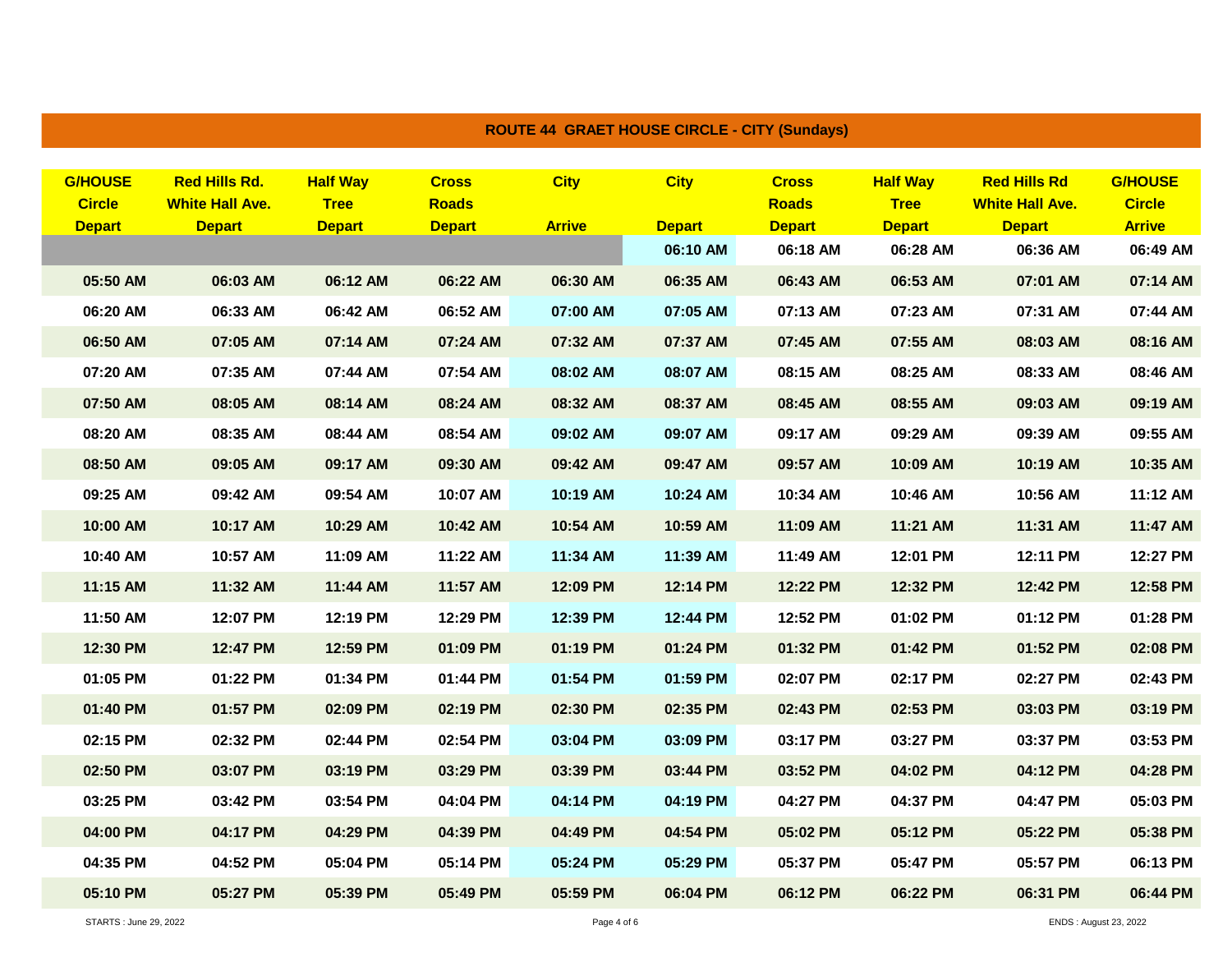| 05:45 PM                        | 06:02 PM                                       | 06:11 PM                       | 06:21 PM                     | 06:31 PM      | 06:41 PM      | 06:49 PM                                                    | 06:59 PM                       | 07:08 PM                                      | 07:21 PM                        |
|---------------------------------|------------------------------------------------|--------------------------------|------------------------------|---------------|---------------|-------------------------------------------------------------|--------------------------------|-----------------------------------------------|---------------------------------|
| 06:20 PM                        | 06:35 PM                                       | 06:44 PM                       | 06:54 PM                     | 07:04 PM      | 07:14 PM      | 07:22 PM                                                    | 07:32 PM                       | 07:41 PM                                      | 07:54 PM                        |
| 06:55 PM                        | 07:10 PM                                       | 07:19 PM                       | 07:29 PM                     | 07:39 PM      | 07:51 PM      | 07:59 PM                                                    | 08:09 PM                       | 08:17 PM                                      | 08:30 PM                        |
| 07:30 PM                        | 07:45 PM                                       | 07:54 PM                       | 08:04 PM                     | 08:14 PM      | 08:19 PM      | 08:27 PM                                                    | 08:37 PM                       | 08:45 PM                                      | 08:58 PM                        |
| 08:05 PM                        | 08:18 PM                                       | 08:27 PM                       | 08:37 PM                     | 08:47 PM      | 08:52 PM      | 09:00 PM                                                    | 09:10 PM                       | 09:18 PM                                      | 09:31 PM                        |
| 08:45 PM                        | 08:58 PM                                       | 09:07 PM                       | 09:17 PM                     | 09:27 PM      | 09:30 PM      | 09:38 PM                                                    | 09:48 PM                       | 09:56 PM                                      | 10:09 PM                        |
|                                 |                                                |                                |                              |               |               | <b>ROUTE 44 GRAET HOUSE CIRCLE - CITY (PUBLIC HOLIDAYS)</b> |                                |                                               |                                 |
|                                 |                                                |                                |                              |               |               |                                                             |                                |                                               |                                 |
| <b>G/HOUSE</b><br><b>Circle</b> | <b>Red Hills Rd.</b><br><b>White Hall Ave.</b> | <b>Half Way</b><br><b>Tree</b> | <b>Cross</b><br><b>Roads</b> | <b>City</b>   | <b>City</b>   | <b>Cross</b><br><b>Roads</b>                                | <b>Half Way</b><br><b>Tree</b> | <b>Red Hills Rd</b><br><b>White Hall Ave.</b> | <b>G/HOUSE</b><br><b>Circle</b> |
| <b>Depart</b>                   | <b>Depart</b>                                  | <b>Depart</b>                  | <b>Depart</b>                | <b>Arrive</b> | <b>Depart</b> | <b>Depart</b>                                               | <b>Depart</b>                  | <b>Depart</b>                                 | <b>Arrive</b>                   |
|                                 |                                                |                                |                              |               | 06:10 AM      | 06:18 AM                                                    | 06:28 AM                       | 06:36 AM                                      | 06:49 AM                        |
| 05:50 AM                        | 06:03 AM                                       | 06:12 AM                       | 06:22 AM                     | 06:30 AM      | 06:35 AM      | 06:43 AM                                                    | 06:53 AM                       | 07:01 AM                                      | 07:14 AM                        |
| 06:20 AM                        | 06:33 AM                                       | 06:42 AM                       | 06:52 AM                     | 07:00 AM      | 07:05 AM      | 07:13 AM                                                    | 07:23 AM                       | 07:31 AM                                      | 07:44 AM                        |
| 06:50 AM                        | 07:05 AM                                       | 07:14 AM                       | 07:24 AM                     | 07:32 AM      | 07:37 AM      | 07:45 AM                                                    | 07:55 AM                       | 08:03 AM                                      | 08:16 AM                        |
| 07:20 AM                        | 07:35 AM                                       | 07:44 AM                       | 07:54 AM                     | 08:02 AM      | 08:07 AM      | 08:15 AM                                                    | 08:25 AM                       | 08:33 AM                                      | 08:46 AM                        |
| 07:50 AM                        | 08:05 AM                                       | 08:14 AM                       | 08:24 AM                     | 08:32 AM      | 08:37 AM      | 08:45 AM                                                    | 08:55 AM                       | 09:03 AM                                      | 09:19 AM                        |
| 08:20 AM                        | 08:35 AM                                       | 08:44 AM                       | 08:54 AM                     | 09:02 AM      | 09:07 AM      | 09:17 AM                                                    | 09:29 AM                       | 09:39 AM                                      | 09:55 AM                        |
| 08:50 AM                        | 09:05 AM                                       | 09:17 AM                       | 09:30 AM                     | 09:42 AM      | 09:47 AM      | 09:57 AM                                                    | 10:09 AM                       | 10:19 AM                                      | 10:35 AM                        |
| 09:25 AM                        | 09:42 AM                                       | 09:54 AM                       | 10:07 AM                     | 10:19 AM      | 10:24 AM      | 10:34 AM                                                    | 10:46 AM                       | 10:56 AM                                      | 11:12 AM                        |
| 10:00 AM                        | 10:17 AM                                       | 10:29 AM                       | 10:42 AM                     | 10:54 AM      | 10:59 AM      | 11:09 AM                                                    | 11:21 AM                       | 11:31 AM                                      | 11:47 AM                        |
| 10:40 AM                        | 10:57 AM                                       | 11:09 AM                       | 11:22 AM                     | 11:34 AM      | 11:39 AM      | 11:49 AM                                                    | 12:01 PM                       | 12:11 PM                                      | 12:27 PM                        |
| 11:15 AM                        | 11:32 AM                                       | 11:44 AM                       | 11:57 AM                     | 12:09 PM      | 12:14 PM      | 12:22 PM                                                    | 12:32 PM                       | 12:42 PM                                      | 12:58 PM                        |
| 11:50 AM                        | 12:07 PM                                       | 12:19 PM                       | 12:29 PM                     | 12:39 PM      | 12:44 PM      | 12:52 PM                                                    | 01:02 PM                       | 01:12 PM                                      | 01:28 PM                        |
| 12:30 PM                        | 12:47 PM                                       | 12:59 PM                       | 01:09 PM                     | 01:19 PM      | 01:24 PM      | 01:32 PM                                                    | 01:42 PM                       | 01:52 PM                                      | 02:08 PM                        |
| 01:05 PM                        | 01:22 PM                                       | 01:34 PM                       | 01:44 PM                     | 01:54 PM      | 01:59 PM      | 02:07 PM                                                    | 02:17 PM                       | 02:27 PM                                      | 02:43 PM                        |